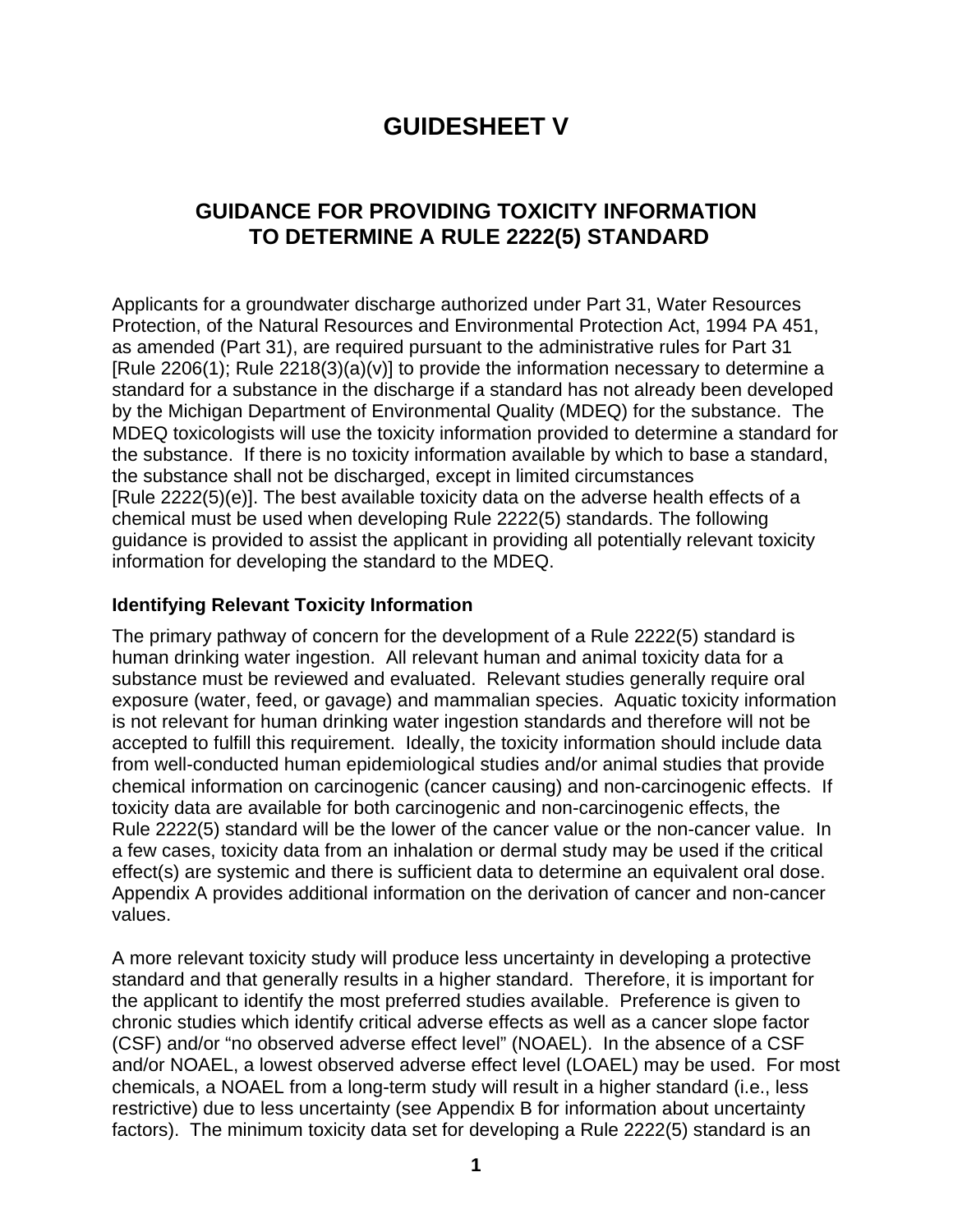acute oral rat  $LD_{50}$  (dose that is lethal to 50% of the test species) however, standards based on acute data are generally much more conservative and highly restrictive.\*The following hierarchy represents the preference for toxicological data necessary for developing a Rule 2222(5) standard:

- 1) Lifetime bioassay, sufficient to develop a cancer slope factor and/or a NOAEL for noncancer effects
- 2) Other chronic studies identifying a NOAEL or LOAEL
- 3) Subchronic studies (ex: not less than 90-day study) identifying a NOAEL or LOAEL
- 4) Short-term repeated dose studies (ex: not less than 28-day study)
- 5) Acute oral rat  $LD_{50}$  studies

In addition, reproductive and developmental toxicity studies are important and may decrease the uncertainty and result in a higher standard. Appendix A provides additional information on the type of toxicity data necessary to derive the Rule 2222(5) standards, including in-depth descriptions of the types of studies listed above.

### **Required Information from Relevant Toxicity Studies**

The applicant must provide all available relevant (**oral, mammalian**) toxicity information to the MDEQ for development of the standard. **Material Safety Data Sheets (MSDS) do not provide sufficient information, even if some toxicity data is included.** The sources of toxicity information must be referenced, including databases searched and the search strategy. The basic information necessary from the key study(ies) is as follows:

- **SUBJECTS:** Species and strain, age, number of subjects (by dose, group, and sex), body weight
- **EXPOSURE/DOSES:** Route of exposure, duration of exposure, frequency of exposure, doses (e.g., milligrams of toxicant per kilogram of body weight per day or mg/kg/day), any dose conversion necessary, control group(s)
- **EFFECTS EVALUATED:** Tests administered, observations performed
- **RESULTS:** Any effects observed in the dose groups, effects with statistical significance including statistical methods used and the statistical significance of the effects (e.g., p-values, percent difference)

#### **The bulleted items (above) must be provided for toxicity information to be considered sufficient to determine a standard.**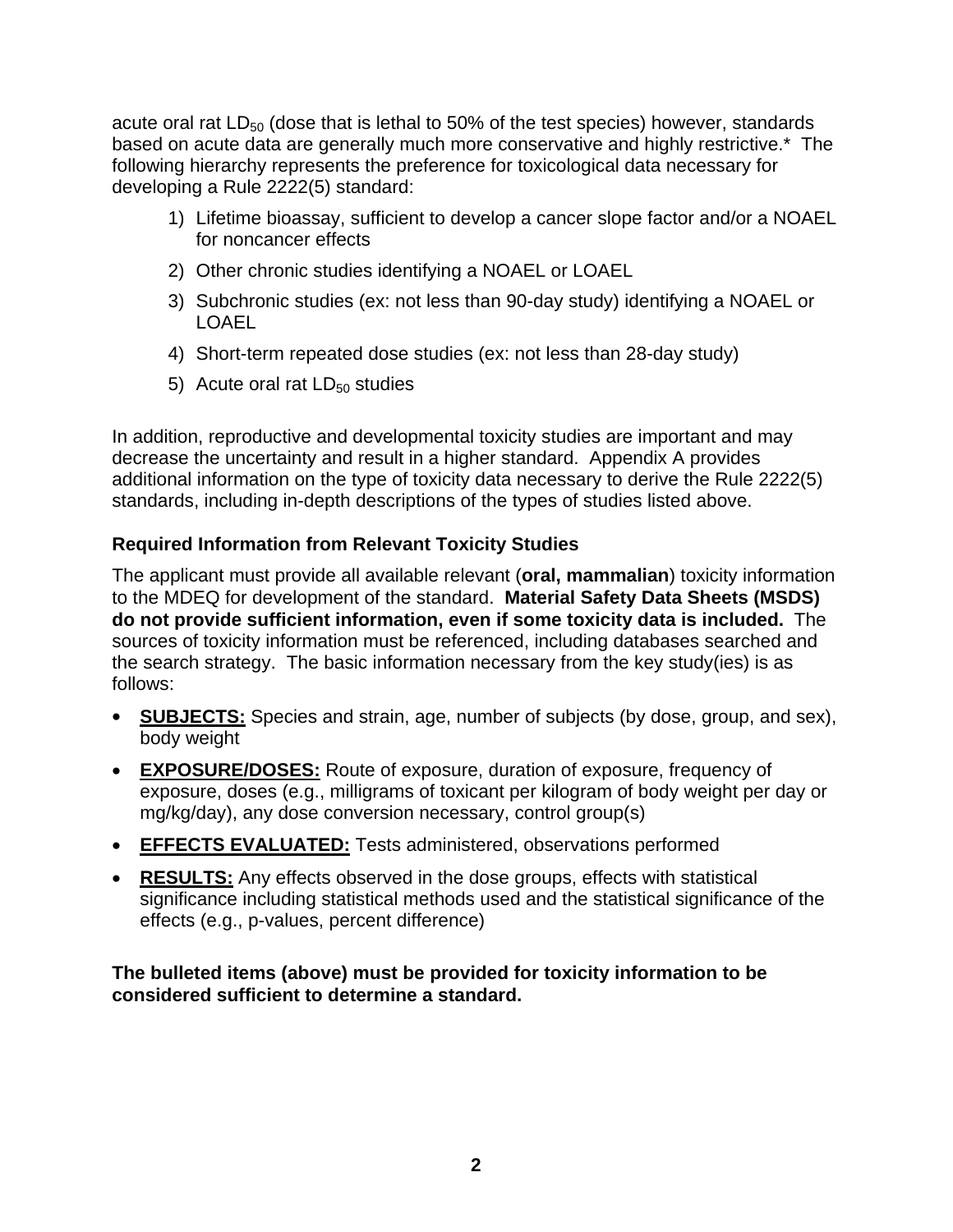#### **Sources of Information**

The preferred source of information on the toxicity of chemicals is the United States Environmental Protection Agency's (EPA) database entitled "Integrated Risk Information System (IRIS - <http://www.epa.gov/iris/>)." Since a limited number of chemicals are included in IRIS, it may be necessary to use additional sources of information. Additional sources of toxicity information include published scientific literature, and other informational databases, studies, or reports that contain adverse health effects data of adequate quality for use in developing a standard. Other than IRIS, good sources of published toxicity information may be found from the following sources:

- National Toxicology Program (https://ntp[.niehs.nih.gov/](https://ntp.niehs.nih.gov/))
- International Agency for Research on Cancer [\(http://www.iarc.fr/](http://www.iarc.fr/))
- National Library of Medicine, Toxnet (https[://toxnet.nlm.nih.gov](https://toxnet.nlm.nih.gov/)/)
- Chemical Abstracts Service [\(http://www.cas.org/](http://www.cas.org/))

When sufficient information is not available in the published literature, it is advisable to contact the manufacturer(s) of the substance to determine if there are relevant unpublished toxicity data. A source for information for chemical manufacturers listed by CAS # is found at EPA's Chemical Right to Know, High Production Volume Challenge website: (https://comptox.epa.gov/dashboard/chemical-lists/EPAHPV).

If you have any questions regarding this guidance, please contact Dennis Bush at 517- 335-3308.

*\* Any Part 22 standard that is developed using an acute oral rat LD<sup>50</sup> value listed on a Material Safety Data Sheet (MSDS) will be considered only an estimate until the actual LD<sup>50</sup> study can be evaluated by the toxicologist to determine the appropriateness and adequacy of the methods of the study and the LD50 determination.*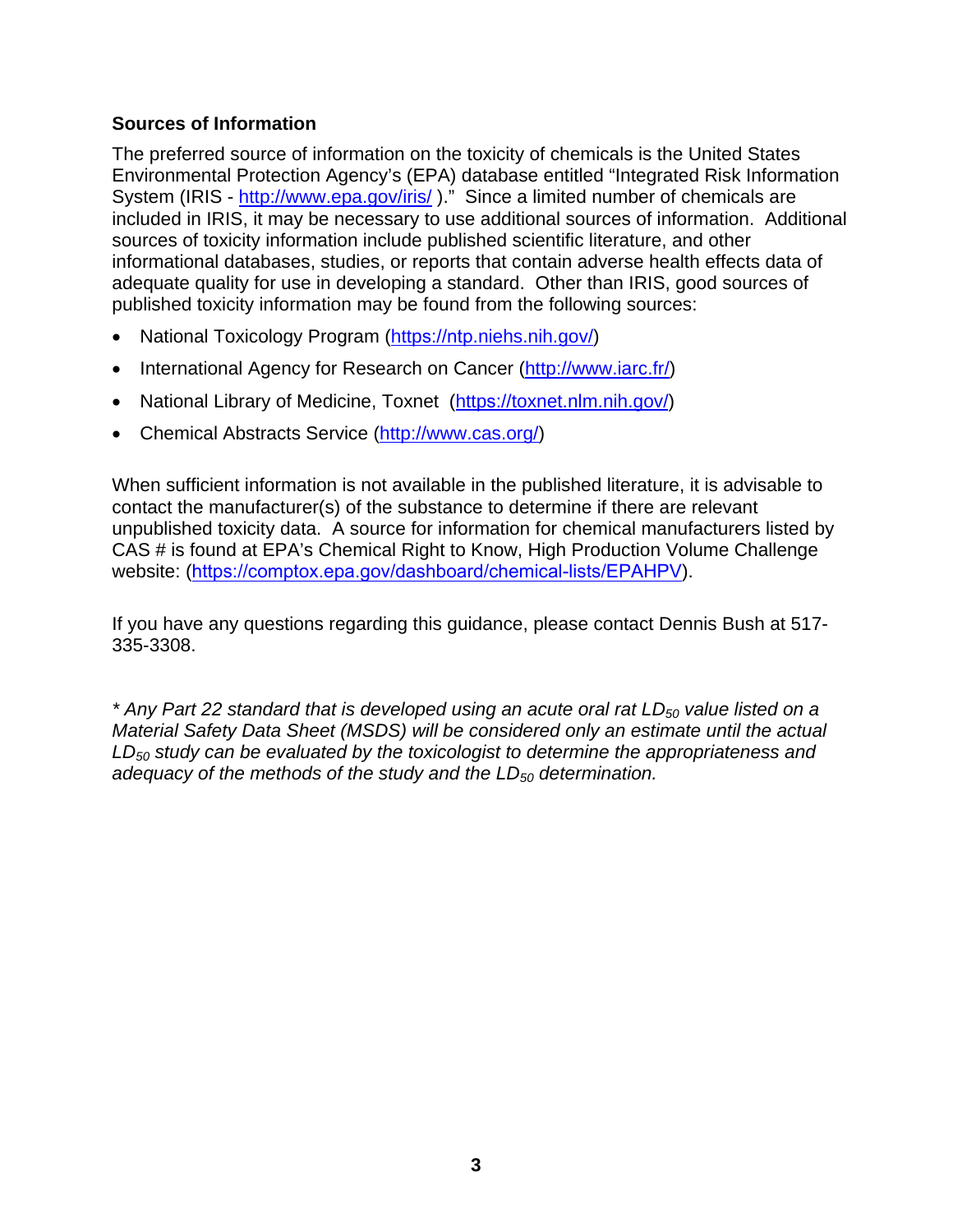#### **Appendix A: Additional Information about Relevant Toxicity Studies**

#### Toxicity Information for Carcinogenic Effects

Cancer values will be derived if there is adequate evidence of potential human carcinogenic effects for a chemical. Carcinogens will be classified, depending on the weight of evidence, as either known human carcinogens, probable human carcinogens, or possible human carcinogens for which there are data sufficient for quantitative risk assessment.

The fundamental principles for the development of human health cancer values are as follows:

- A non-threshold mechanism of carcinogenesis will be assumed unless biological data adequately demonstrate the existence of a threshold on a chemical-specific basis.
- All appropriate human epidemiologic data and animal cancer bioassay data will be considered. To the maximum extent possible, data most specific to the environmentally relevant route of exposure should be used. Oral exposure is preferred over dermal and inhalation exposure since, in most cases, the exposure route of greatest concern is drinking water ingestion. If acceptable human epidemiologic data are available for a chemical, these data will be used to derive the value. If acceptable human epidemiologic data are not available, then the value will be derived from available animal bioassay data. Data from a species that is considered most biologically relevant to humans, that is, responds most like humans to toxicant exposures, is preferred where all other considerations regarding quality of data are equal. In the absence of data to distinguish the most relevant species, data from the species that results in the highest potency will generally be used.
- If animal bioassay data are used and a non-threshold mechanism of carcinogenicity is assumed, then the data are fitted to a linearized multistage computer model, for example, a GLOBAL '86 or equivalent model. GLOBAL '86 is the linearized multistage model derived by Howe, Crump, and Van Landingham (1986). The EPA generally uses this model to determine cancer potencies. The upper-bound 95 percent confidence limit on risk, or the lower 95 percent confidence limit on dose, at the 1 in 100,000 risk level will be used to calculate a potency value for individual chemicals. Other models, including modifications or variations of the linear multistage model may be used where scientifically justified.
- If the duration of the study is significantly less than the natural lifespan of the test animal, then the potency may be adjusted on a case-by-case basis to compensate for tumors that may have been expressed if the animal were allowed to live longer.
- A species-scaling factor will be used to account for differences between test species and humans. It is assumed that milligrams per surface area per day is an equivalent dose between species. All doses presented in mg/kg bodyweight will be converted to an equivalent surface area dose by raising the mg/kg dose to the 3/4 power. However, if adequate pharmacokinetic and metabolism studies are available, then these data may be factored into the adjustment for species differences on a case-bycase basis.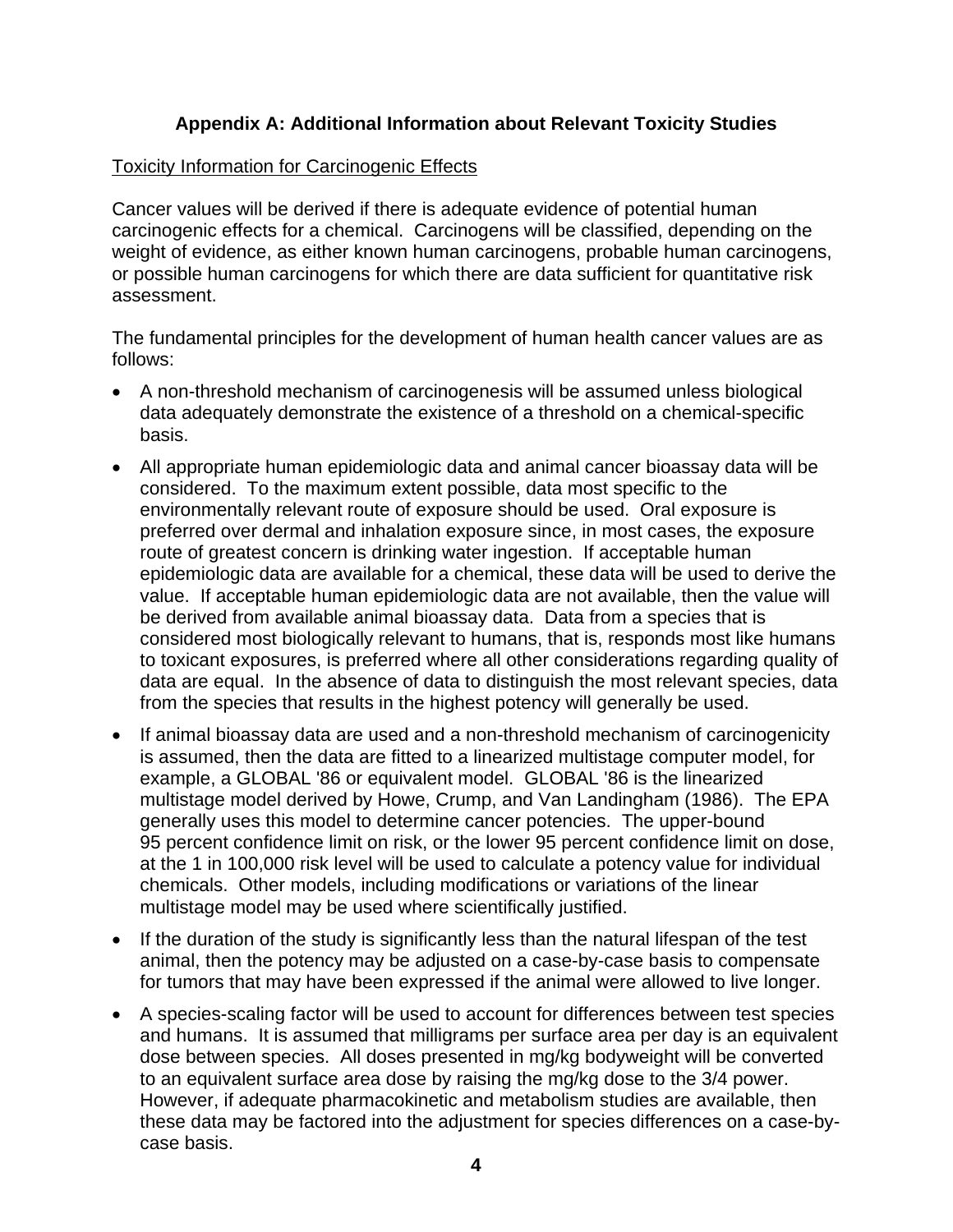- Additional data selection and adjustment decisions should also be made in the process of quantifying risk. Consideration should be given to tumor selection for modeling, that is, pooling estimates for multiple tumor types and identifying and combining benign and malignant tumors. All doses should be adjusted to give an average daily dose over the study duration. Adjustments in the rate of tumor response should be made for early mortality in test species. The goodness-of-fit of the model to the data should also be assessed.
- If human or animal data, or both, indicate that a chemical causes cancer via a threshold mechanism, then the value may, on a case-by-case basis, be calculated using a method that assumes a threshold mechanism is operative.

#### Toxicity Information for Noncarcinogenic Effects

For noncarcinogenic values, all available toxicity data will be evaluated. The full range of possible health effects of a chemical will be considered in order to best describe the dose-response relationship of the chemical, and to calculate values that will be protective of the most sensitive endpoint. Although it is desirable to have an extensive database that considers a wide range of possible adverse effects, these data exist for only a very limited number of chemicals. Although toxicity information from peerreviewed publications is preferred, this information is not always available. It may be necessary to request unpublished toxicity data from the manufacturer of the chemical if sufficient information is not found in the published literature.

The fundamental principles for the development of human health noncancer values are as follows:

- Noncarcinogenic effects will generally be assumed to have a threshold dose or concentration below which no adverse effects are expected to be observed. Therefore, the noncancer value is the maximum water concentration of a substance at or below which exposure from drinking the water is likely to be without appreciable risk of adverse effects.
- For some noncarcinogenic effects, there may not be a threshold dose below which adverse effects will not be observed. For example, chemicals acting as genotoxic teratogens and germline mutagens may produce reproductive or developmental effects, or both, through a genetically linked mechanism that may have no threshold. Values for chemicals that do not exhibit a threshold effect level will be established on a case-by-case basis using appropriate assumptions reflecting the likelihood that no threshold exists.
- All appropriate human and animal toxicologic data must be reviewed and evaluated. To the maximum extent possible, data most specific to the environmentally relevant route of exposure should be used. Oral exposure is preferred over dermal and inhalation exposure since, in most cases, the exposure route of greatest concern is drinking water ingestion. If acceptable human epidemiologic data are not available, then animal data from species most biologically relevant to humans should be used. In the absence of data to distinguish the most relevant species, data from the most sensitive animal species tested, that is, the species showing a toxic effect at the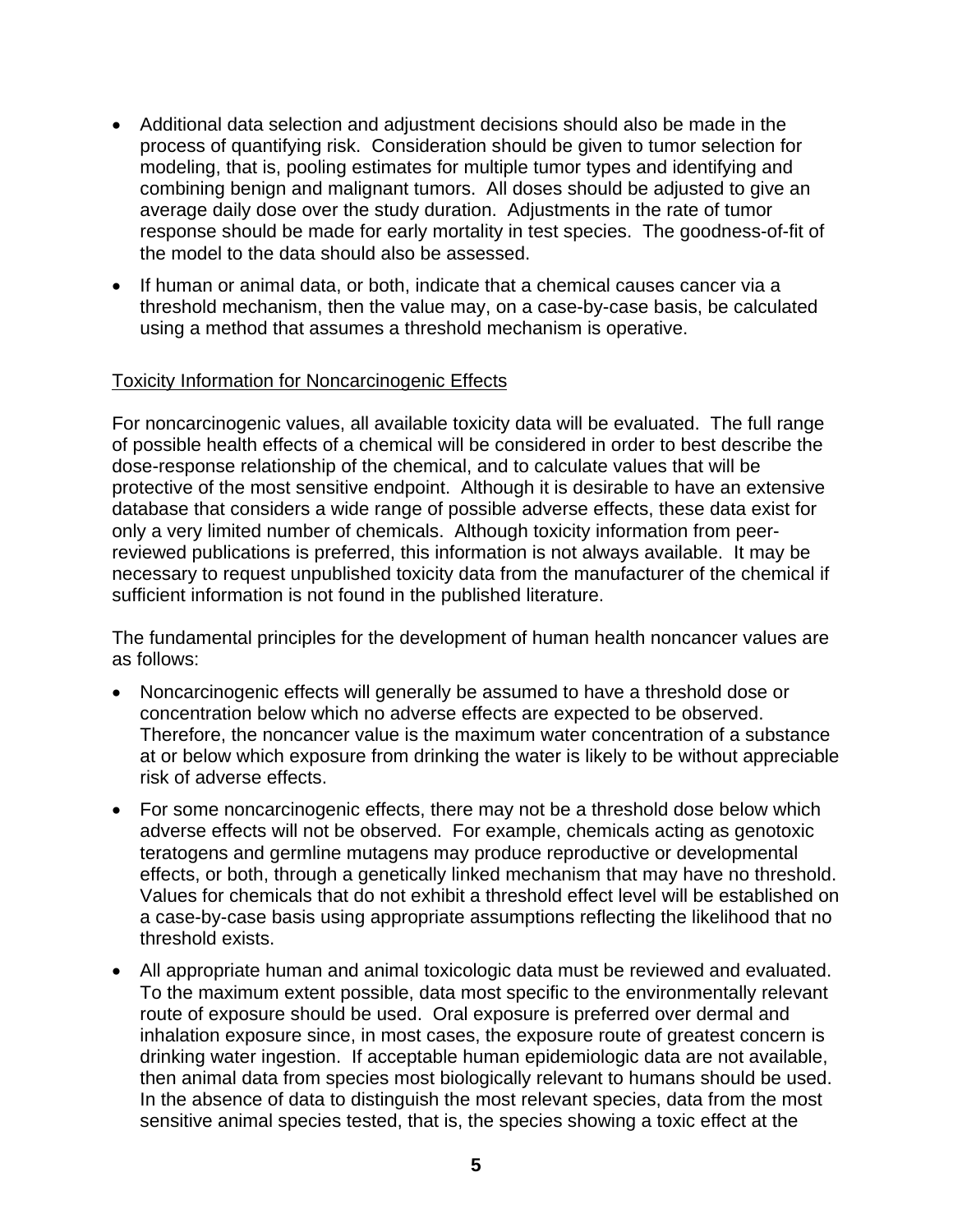lowest administered dose given a relevant route of exposure should generally be used.

Toxicity data preferences are specified below. To help facilitate the selection of the best available data, it is helpful to establish a hierarchy in the type of data preferred to develop standards. Preference is given to chronic studies of sensitive and relevant endpoints, which identify critical adverse effects as well as a "no observed adverse effect level" (NOAEL). In the absence of a NOAEL, a lowest observed adverse effect level (LOAEL) may be used if based on mild to moderate effects. This hierarchy also reflects the extent that uncertainty factors are necessary in developing a standard to compensate for the limitations of the data. For most chemicals, a NOAEL from a longterm study will result in a higher standard (i.e., less restrictive) due to less uncertainty. The uncertainty factors used to develop a standard are provided in Appendix B. The following hierarchy represents the preference for toxicological data necessary for developing a Rule 2222(5) standard:

- (A) Route of exposure Drinking water studies are preferred. Other oral exposure studies may also be used (e.g., gavage, feeding studies). When appropriate, studies using other routes of exposure (inhalation, dermal) may be used if there are relevant systemic effects and there are sufficient toxicokinetic data to perform a route to route extrapolation.
- (B) Acceptable chronic studies will include at least one well-conducted human epidemiologic study or animal study. A well-conducted epidemiologic study should quantify exposure levels and demonstrate an association between exposure to a chemical and adverse effects in humans. A well-conducted study in animals should demonstrate a dose-response relationship involving one or more critical effects biologically relevant to humans. Ideally, the duration of a study should span multiple generations of exposed test species or at least a major portion of the lifespan of one generation. Chronic studies are conducted for one year or longer with rodents or 50 percent of the lifespan or longer with other appropriate test species, and should demonstrate a NOAEL or LOAEL
- (C) Subchronic studies, such as 90-day studies, may be used to extrapolate to longer exposures or to account for a variety of adverse effects. A subchronic study should be conducted for not less than 90 days in rodents or for 10 percent of the lifespan of other appropriate test species and should demonstrate a NOAEL or LOAEL.
- (D) A well-conducted short-term repeated dose study. The study should be conducted with animals, be of not less than 28 days duration, demonstrate a dose-response, and involve effects biologically relevant to humans.

A well conducted repeated dose, subchronic or chronic toxicity study should include the following:

- a minimum of three doses administered and an adequate control group.
- a minimum of ten animals per sex, per dose group.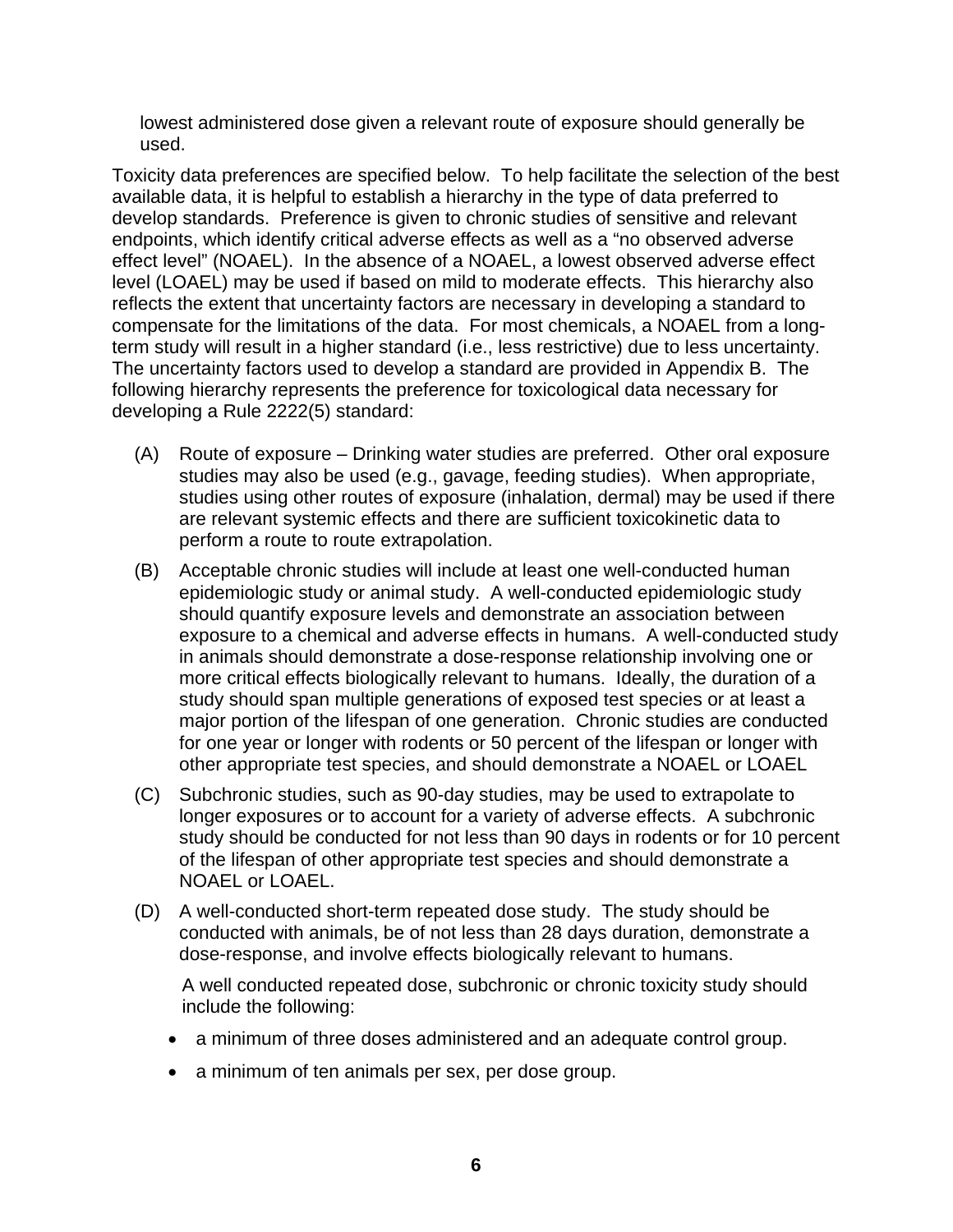- a highest dose level which ideally elicits some signs of toxicity without inducing excessive lethality and a low dose which ideally produces no signs of toxicity.
- ideal dosing regimes of five-seven days per week.
- animals which are dosed by the same method during the entire experimental period.
- animals which are observed for at least 90 days.
- appropriate statistical methods relative to the experimental design.
- toxicity tests which allow for the detection of general toxic effects including neurological, physiological, biochemical and hematological as well as morphological (pathological) effects (ideally these will include immune function and reproductive function endpoints).
- (E) Reproductive and developmental toxicity studies must also be considered when available. A well conducted developmental study should include the following:
	- At least 20 young adult and pregnant rats, mice or hamsters or 12 young adult and pregnant rabbits at each dose level.
	- At least three dose levels and a control group.
	- The highest dose which induces some slight maternal toxicity but no more than 10 percent mortality, and a low dose which does not produce grossly observable effects in dams or fetuses. The middle dose level, in an ideal situation, produces minimal observable toxic effects.
	- A dosing period which includes the gestational period or at least covers the major period of organogenesis; gestation days 6 to 15 for the rat and mouse, 6 to 14 for the hamster, and 6 to 18 for the rabbit.
	- Daily observations on dams including weekly food consumption and body weight measurements.
	- Necropsy which includes both gross and microscopic examination of the dams; uterine examination including a count of the number of embryonic or fetal deaths and the number of viable fetuses; fetal weight.
	- One-third to one-half of each litter are to be prepared and examined for skeletal anomalies and the remaining for soft tissue anomalies.
- (F) The minimum toxicity data set for developing a Rule 2222(5) standard is an oral rat  $LD_{50}$  (dose that is lethal to 50 percent of the test species). It should be noted that an acute to chronic NOAEL extrapolation factor of 10,000 is applied in addition to the 10x each for intraspecies and interspecies uncertainty for a total extrapolation factor of 1,000,000. The following conditions must be evaluated to determine if a study is adequate for this purpose:
	- Animal age and species identified.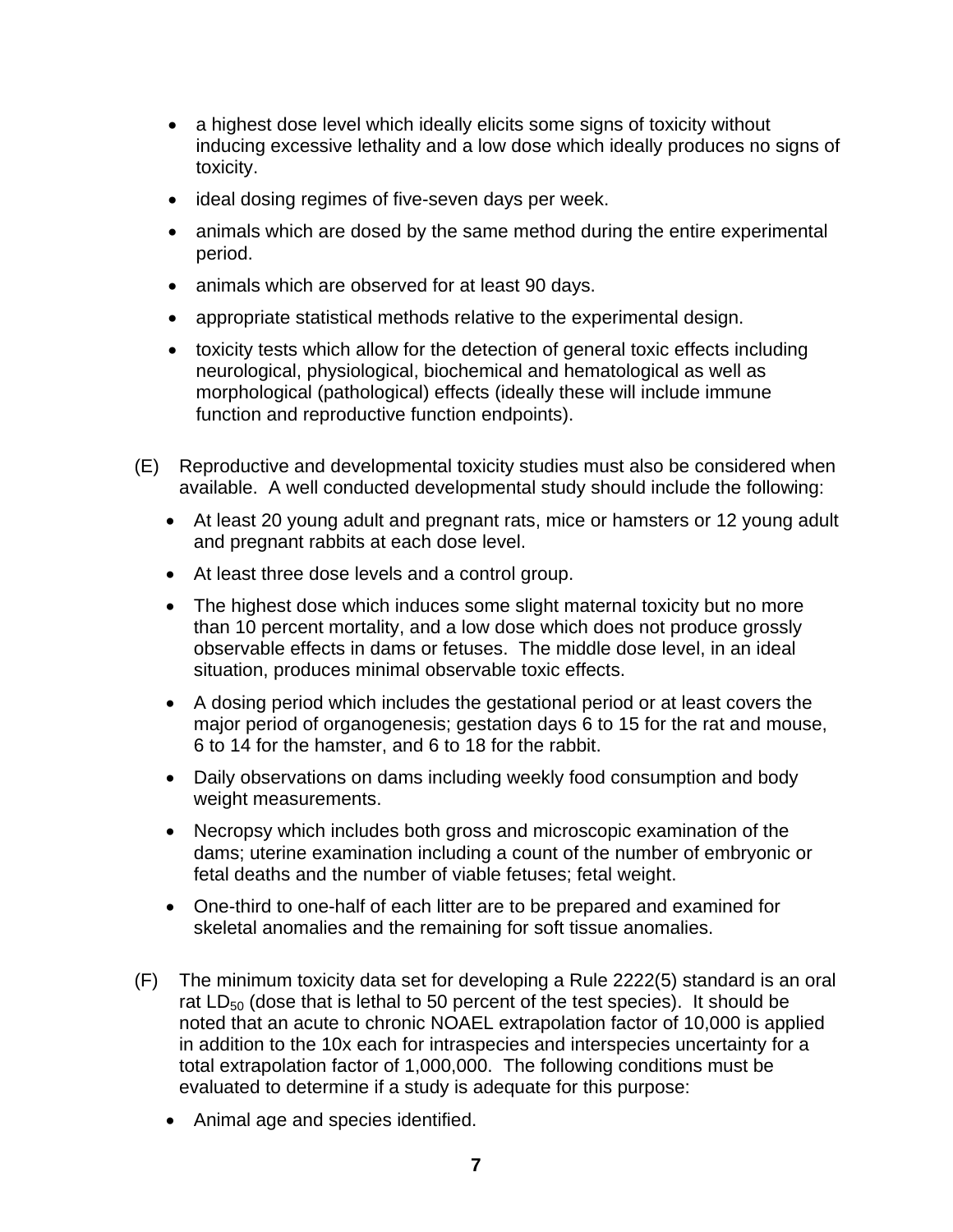- A minimum number of five animals of each sex per dose level.
- A 14 day or longer observation period following dosing.
- A minimum of three dose levels that are appropriately spaced. Most statistical methods require at least three dose levels.
- Identification of purity or grade of test material used. This is particularly important in older studies.
- If a vehicle is used, the selected vehicle should be known to be non-toxic at the doses tested.
- Gross necropsy of test animals.
- Animal acclimation period before the study begins.
- Dosing route; gavage or capsule.
- Total volume of vehicle plus test material should remain constant for all dose levels.
- Animals should be fasted before dosing.